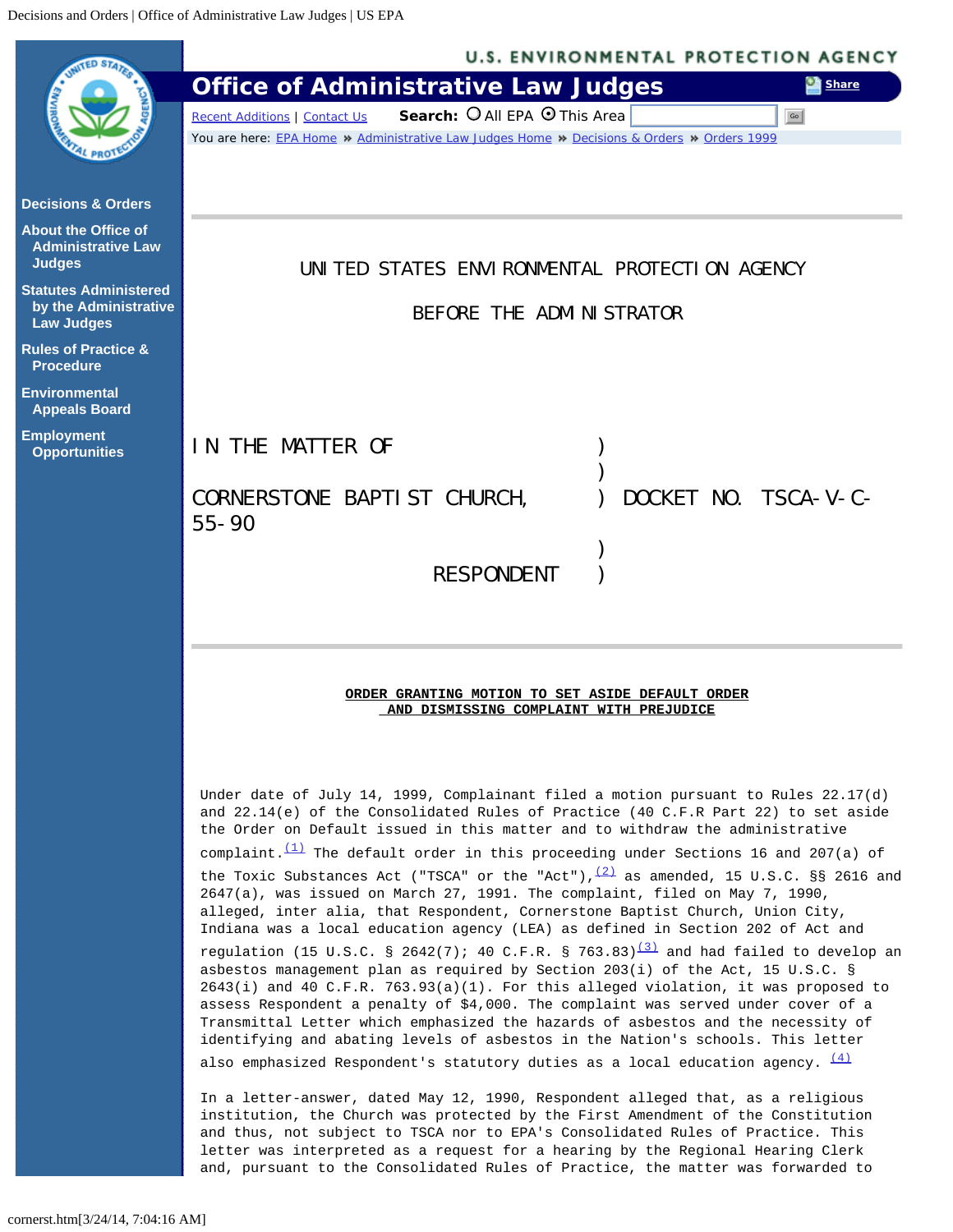the Chief Administrative Law Judge, by letter, dated July 16, 1990, for assignment of an ALJ. A copy of this letter was also sent to Respondent. In a letter, dated July 21, 1990, Respondent's Pastor, Mr. Lloyd D. Shepherd, informed Chief Judge Frazier that Respondent had not and would not request a hearing regarding EPA's complaint. Respondent reiterated its contention that EPA had no jurisdiction in the matter.

The undersigned was designated to preside in this matter on July 23, 1990 (Legal Staff Assistant's card file). By a letter, dated August 3, 1990, the ALJ informed Respondent that the matter was before the ALJ because the Church's response to the complaint had been interpreted as an answer contesting either the facts upon which the complaint was based, the appropriateness of the proposed penalty, or both. Additionally, Respondent was informed that if Respondent withdrew the answer, it would be deemed to have admitted the facts alleged in the complaint and may be found to be in default. Respondent was advised that its jurisdictional argument was unlikely to be accepted in any forum and given an opportunity to reconsider its position.

By letter, dated August 23, 1990, Respondent asserted that it was seeking further advice in the matter and that ".....you may expect our answer shortly." The letter was not, however, a reconsideration of the Church's position that it had not and would not request a hearing. Respondent made no further response to the August 3, 1990 letter and by an order dated, October 16, 1990, the period in which respondent might reconsider the withdrawal of its request for hearing was terminated. This order had the effect of allowing Complainant to move for the entry of a default order.

Complainant filed a motion for a default order pursuant to Rule 22.17(a) on January 29, 1991. The motion noted that Respondent had withdrawn its request for a hearing and that the complaint charged Respondent with failing to develop a management plan [for asbestos] for each school building as required by Section 203(i) of the Act and 40 C.F.R. § 763.93. The motion pointed out that, under Rule 22.17(a) of the Consolidated Rules of Practice, a party, upon motion, may be found in default for failing to file a timely answer to the complaint. Respondent's continuing failure to develop a management plan was emphasized and the motion requested that Respondent be found in default and the full amount of the proposed penalty of \$4,000 be assessed against it. The Church did not respond to the motion.

As indicated at the outset of this order, an order on default assessing Respondent a penalty of \$4,000 was issued on March 27, 1991. The order included findings that Respondent, Cornerstone Baptist Church, owns, leases or otherwise uses a building located at 933 N. Howard Street, Union City, Indiana; that this building is a "school building" as defined in TSCA § 202(13), 15 U.S.C. § 2642(13) $\frac{(5)}{2}$  $\frac{(5)}{2}$  $\frac{(5)}{2}$ ; that

 Respondent is a "local education agency" as defined in TSCA § 202(7), 15 U.S.C. § 2642(7) and 40 C.F.R. § 763.83; and that Respondent had failed to develop and submit an asbestos management plan as required by TSCA § 203(i), 15 U.S.C. § 2643(i) and 40 C.F.R. § 763.93. The order also included findings that Respondent's

failure to develop an asbestos management plan was a violation of TSCA §  $15\frac{(6)}{2}$  $15\frac{(6)}{2}$  $15\frac{(6)}{2}$  and that Complainant had provided evidence that the proposed penalty was properly determined in accordance with TSCA §§ 16 and 207, 15 U.S.C. §§ 2615 and 2647. The argument in Respondent's letter-answer that because of the First Amendment, the Act and regulation were not applicable was discussed and rejected for the reason that AHERA, together with its implementing regulation (40 C.F.R. Part 763, Submit E), was a facially neutral law of general applicability and thus within Supreme Court precedent that such a law is not unconstitutional merely because it may incidentally effect or restrict religious activities. To support this statement, the order cited the then very recent case of Employment Division v. Smith, 110 S.Ct. 1595, 108 L.Ed. 2d 876 (1990) (free exercise clause did not prohibit the State of Oregon from applying its drug laws to the religious use of peyote). Also cited was St. Bartholomew's Church v. City of New York, 914 F.2d 348 (2<sup>nd</sup> Cir. 1990), cert. denied, 59 U.S.L.W. 3433 (March 4, 1991) (New York City's Landmark's law prohibiting alteration or demolition of buildings without approval of Commission did not impose an unconstitutional burden on the free exercise of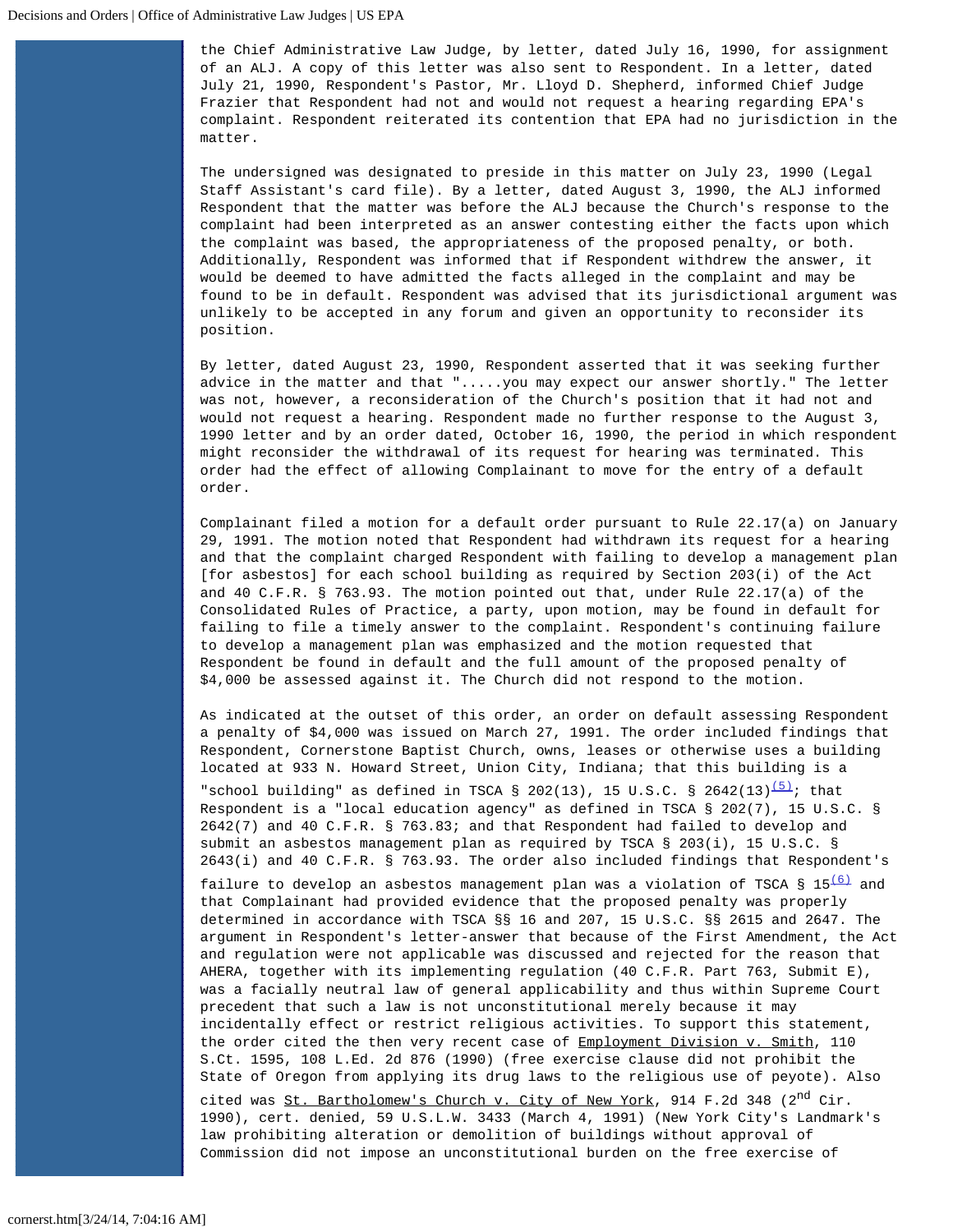## religion).

By a memorandum, dated May 28, 1991, the Chief Judicial Officer returned the file on this matter to the Hearing Clerk. The memorandum stated that no appeal had been filed, that the time for sua sponte review expired on May 17, 1991, and that the Order on Default thus becomes the Administrator's final order in accordance with 40 C.F.R. § 22.27(c).

Complainant's motion to set aside default order and to withdraw administrative complaint sets forth briefly the background of this proceeding and that the order on default was issued on March 27, 1991. The motion points out that TSCA § 202, 15 U.S.C. § 2642, provides that the term "local educational agency" means, among other things, "any local educational agency as defined in section 8801 of Title 20" and that the term "school" means "any elementary or secondary school as defined in section 8801 of Title 20." $\frac{(7)}{2}$  $\frac{(7)}{2}$  $\frac{(7)}{2}$  The motion emphasizes that Section 8801 of Title 20 references the definitions in the Elementary and Secondary Education Act of 1965, which defines the terms "elementary school" and "secondary school" with reference to schools providing elementary and secondary education as determined under State law. The motion states that the State of Indiana defines "elementary" and "high school" at Indiana Code (IC) §§ 20-10.1-1-15 and 20-10.1-1-16 and that IC § 20- 10.1-1-0.5 provides that "(t)he provisions of this article (Article 10.1) concerning schools only apply to public and nonpublic schools that voluntarily have become accredited under IC 20-1-1-6." According to Complainant, Respondent has not voluntarily become accredited under IC § 20-1-1-6.

The motion recites that on or about January 1991, the Indiana Department of Environmental Management (IDEM) requested an opinion from the Attorney General for the State of Indiana as to whether a church which provides elementary or secondary education but fails to voluntarily become "accredited" is a "school" under Indiana law. Additionally, the motion states that it was the practice of IDEM to use the annual directory of Indiana Schools published by the Indiana Department of Education to identify schools subject to AHERA, that on or about January 1991, the Indiana Department of Education published its annual directory of Indiana Schools and that Respondent was not on the list. Complainant says that based upon its expectation that the Indiana Attorney General would issue an opinion clarifying the definition of a "school" under Indiana law, it postponed enforcement of the default

order. $\frac{(8)}{8}$  $\frac{(8)}{8}$  $\frac{(8)}{8}$  No such opinion had been issued to the date of the motion. As an additional factual basis for its motion, Complainant says that in or about February 1992, an EPA inspector visited Union City, Indiana, for the purpose of determining whether Respondent was engaged in elementary or secondary school education. Based upon that visit, it appeared that Respondent was not engaged in any elementary or secondary school education [activities] at the location [identified in the complaint]. For all of these reasons, Complainant moves to set aside the Order on Default and to withdraw the complaint.

## **DISCUSSION**

The first issue presented by the motion is whether the ALJ has any jurisdiction to grant the relief requested. Ordinarily, an ALJ's jurisdiction in a proceeding

terminates when an initial decision is issued. $\frac{(9)}{2}$  $\frac{(9)}{2}$  $\frac{(9)}{2}$  Exceptions to this rule are motions to reopen the hearing pursuant to Rule 22.28 and motions to set aside a default order pursuant to Rule 22.17(d). Pursuant to Rule 22.17(b), default orders are treated as initial decisions. This is reflected in the Chief Judicial Officer's memorandum dated, May 28, 1991, which returned the file in the matter to the Hearing Clerk and which states that no appeal was filed, that the time for sua sponte review expired on May 17, 1991, and that the Order on Default thus became the final order of the Administrator in accordance with Rule 22.27(c).

Notwithstanding the foregoing, there is no express time limitation on an ALJ's authority to set aside a default order. $\frac{(10)}{10}$  $\frac{(10)}{10}$  $\frac{(10)}{10}$  In Midwest Bank & Trust Company, Inc. et al., RCRA (3008) Appeal No. 90-4, 3 E.A.D 696, 1991 EPA App. LEXIS 29, \*7 (CJO, October 23, 1991), the Chief Judicial Officer recognized the essentially equitable nature of motions to set aside default orders and the Administrator's discretion to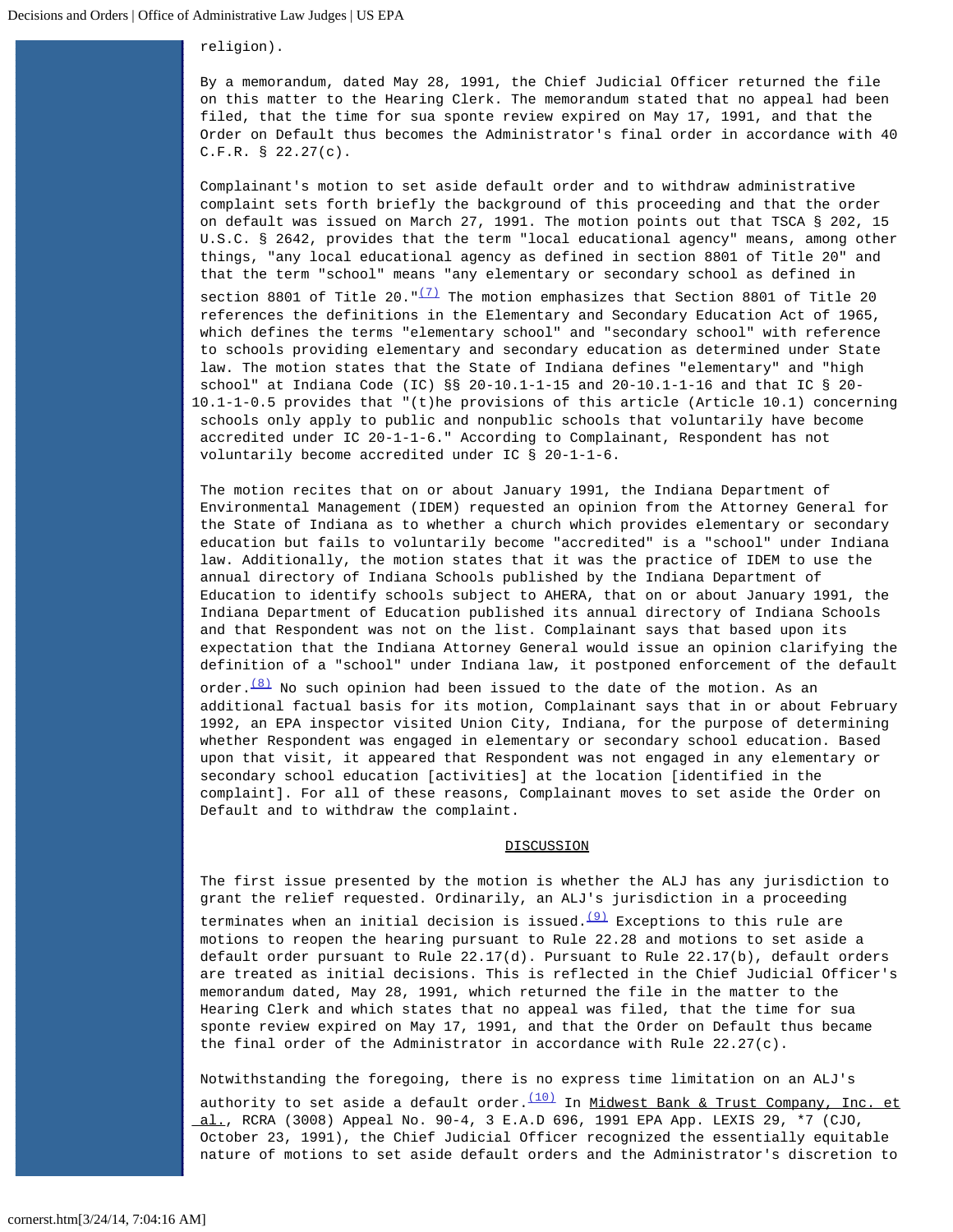relax procedural rules when the ends of justice so require. Although the relief sought was denied, the fact that the motion to set aside the default order was filed more than two months after the order was served and that the appeal from the ALJ's decision denying the motion was not filed within 20 days of service of the decision were held not to preclude addressing the merits of the motion. The Chief Judicial Officer stated that "(i)t is appropriate to examine whether fairness and a balance of the equities dictate that a default order be set aside." 3 E.A.D. at 699. It is, of course, recognized that the motion to set aside the default order filed "more than two months" after issuance of the order in Midwest Bank & Trust, supra, bears little or no relationship to the instant matter where the motion to set aside the default order was filed over eight years after the order became final.

Although it is well settled that an agency is bound by its own regulations where to

disregard such regulations would prejudice persons otherwise affected thereby,  $\frac{(11)}{(11)}$  $\frac{(11)}{(11)}$  $\frac{(11)}{(11)}$  no such prejudice to Respondent is apparent here and there would appear to be little doubt that the Administrator has the authority to disregard the procedural rules and to set aside the default order notwithstanding the fact that the order became final more than eight years ago. Indeed, the length of time since the order became final indicates that the reason for the rule that an ALJ loses jurisdiction over a proceeding when an initial decision, or a decision which is treated as an initial decision, is issued is not applicable, because there is no little or no likelihood of conflicting orders from the Administrator or her delegatee, the EAB. Moreover, the view that the Part 22 Rules delegate to ALJs all of the adjudicative powers personally held by the Administrator has been sustained by the Chief Judicial Officer. Arcom, Inc., Drexler Enterprises, Inc. et al., RCRA (3008) Appeal No. 86-6, Final Decision, 2 E.A.D. 203 (CJO, May 19, 1986). It is concluded that the ALJ does have jurisdiction to address the issues raised by the motion and to grant the motion, if appropriate.

The motion, as we have seen, is based upon the notion that the order on default was erroneously issued because under Indiana law, a church which provides elementary or secondary education, but does not become voluntarily accredited, is not a school subject to AHERA and implementing regulations. Section 203(i) of the Act requires the Administrator to promulgate regulations which require each "local educational agency" to develop an asbestos management plan for school buildings under its authority. The regulation, 40 C.F.R. § 763.83, differs from the statute (supra note 3) only that it defines a "local education agency" in paragraph (1) with reference to section 198 of the Elementary and Secondary Education Act of 1965 (20 U.S.C. § 3381), which appears to have been superseded and incorporated into 20 USCS 6301 et seq.

The definition of "local educational agency" in Section 8801 of Title 20 is limited to public authorities having jurisdiction over public elementary and secondary schools. $(12)$  and it is clear that Respondent, not being a public authority, is not a local educational agency under that definition. Accordingly, if Respondent is subject to AHERA, it is because it is "the owner of any nonpublic, nonprofit elementary, or secondary school building" (TSCA § 202(7)(B); 40 C.F.R. § 763.83). TSCA § 202(9) entitled "Non-profit elementary or secondary school" refers to section 8801 of Title 20 for the definition of "elementary or secondary school" which, as we have seen (supra note 7), refers to "elementary or secondary schools" as determined under State law. Although the definition of a "school building" is seemingly in and of itself sufficiently all encompassing to include Respondent (supra note 5), the Church cannot be the owner or operator of a "school building" unless it operates a school. TSCA § 202(12) provides that the term "school" means any "elementary" or "secondary" school as defined in Section 8801 of Title 20, which again refers to "elementary and secondary" education as determined with reference to State law.

Indiana Code Title 20 is entitled "Education" and Article 10.1 is entitled "School Programs-Calendar, Curriculum, Textbooks" and Chapter 1 is entitled "Definitions". Section 20-10.1-1-0.5 is entitled "Applicability of article" and provides that " (t)he provisions of this article concerning schools only apply to public schools and nonpublic schools that have voluntarily become accredited under IC 20-1-1-6."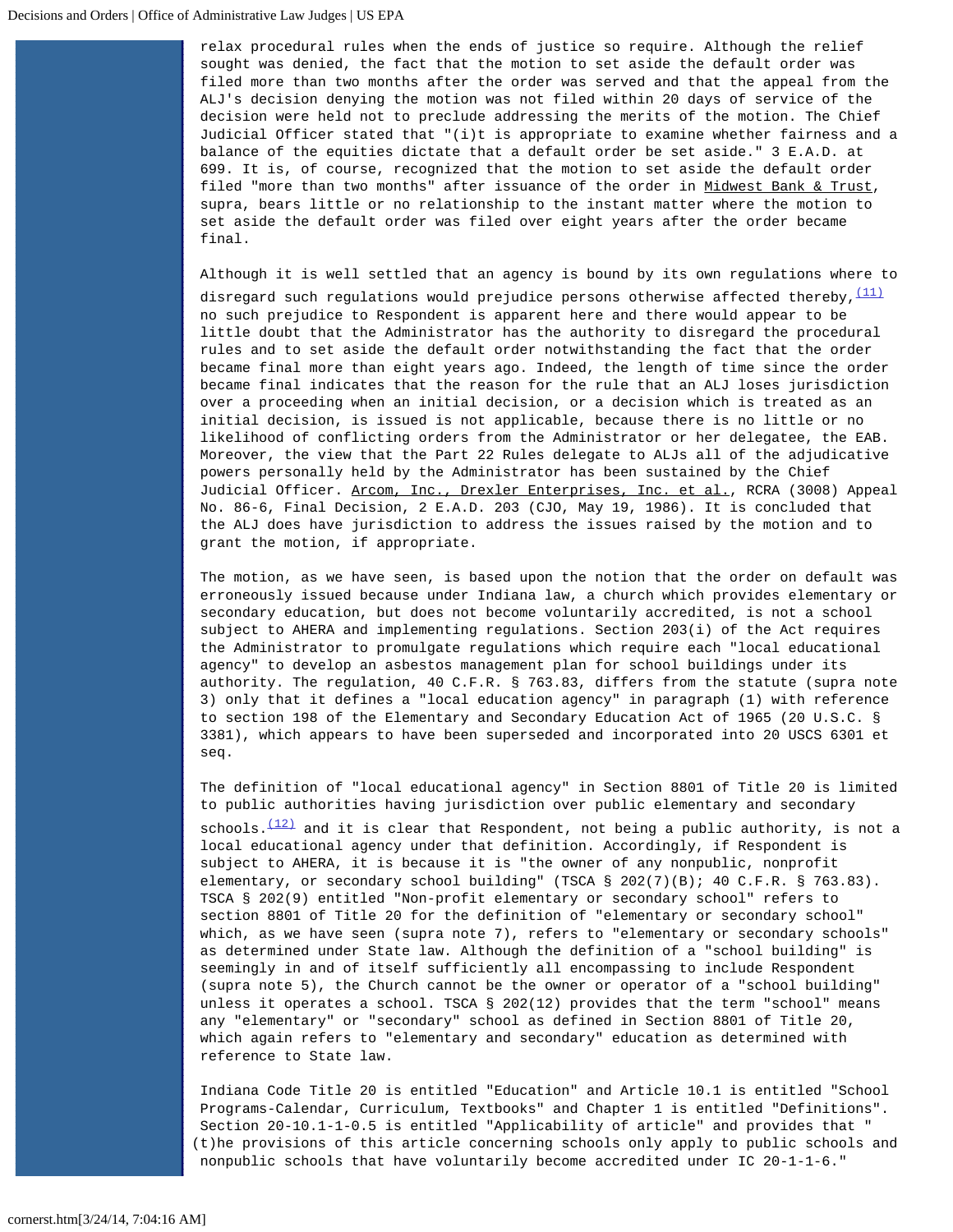Section 20-1-1-6 refers to the powers of the State Board of Education which, at § 20-1-1-6(a)(5), include a provision requiring the establishment of standards for the accreditation of public schools and a provision stating that nonpublic schools may request an inspection for classification purposes, if they desire to do so. The State Board of Education clearly has the authority to establish accreditation standards for private schools; § 20-1-1-6(a)(8), however, prohibits the Board from establishing an accreditation system for nonpublic schools that is less stringent than the accreditation system for public schools. It will be recalled that Complainant alleges that Respondent has not voluntarily become accredited under IC  $$ 20-1-1-6.$ 

IC § 20-10-1-15 is entitled "Elementary school" and provides that "(a)s used in this article, "elementary school" means any combination of grades kindergarten, 1, 2, 3, 4, 5, 6, 7, or 8." IC § 20-10.1-1-16 is entitled "High school" and provides that "(a)s used in this article, "high school" means any combination of grades 9, 10, 11, or 12." The foregoing provisions are applicable only to public schools and nonpublic schools which have voluntarily become accredited. Respondent is not a nonpublic school which has voluntarily become accredited under Indiana law and thus is not a local educational agency subject to AHERA and its implementing regulations. The basic showing necessary to set aside a default order, i.e., that a different result is likely if the order were set aside, has therefore been satisfied. Midwest Bank & Trust Company, supra. Moreover, the fact that Complainant has taken no action to enforce the default order indicates that setting aside the order will have little practical effect and the motion appears to have been made merely to clear the record of an outstanding judgment. The default order will be set aside.

Complainant's motion includes a request to withdraw the complaint. Although the motion does not specify whether the proposed withdrawal is to be with or without prejudice, the effect of withdrawal of the complaint in this instance will be "with prejudice", because it appears that Respondent is no longer engaged in educational activities of any kind at the location identified in the complaint and the fiveyear limit provided by 28 U.S.C. § 2462 for the enforcement of penalties for alleged violations of TSCA resulting from those activities has long since expired. Under the Rules of Practice, Complainant is generally free to withdraw the complaint with prejudice at any time as the ALJ's consent is only required where the proposed withdrawal is without prejudice (Rule 22.14(e), supra note 1). While for the reasons stated, it is to be doubted whether the ALJ's consent to withdraw the complaint, the default order having been set aside, is required, the motion will be granted in order to bring this protracted proceeding to a conclusion. The complaint will be dismissed with prejudice.

## ORDER

The Order on Default, dated March 27, 1991, is set aside and the complaint is dismissed with prejudice.

Dated this  $10^{th}$  day of August 1999.

Original signed by undersigned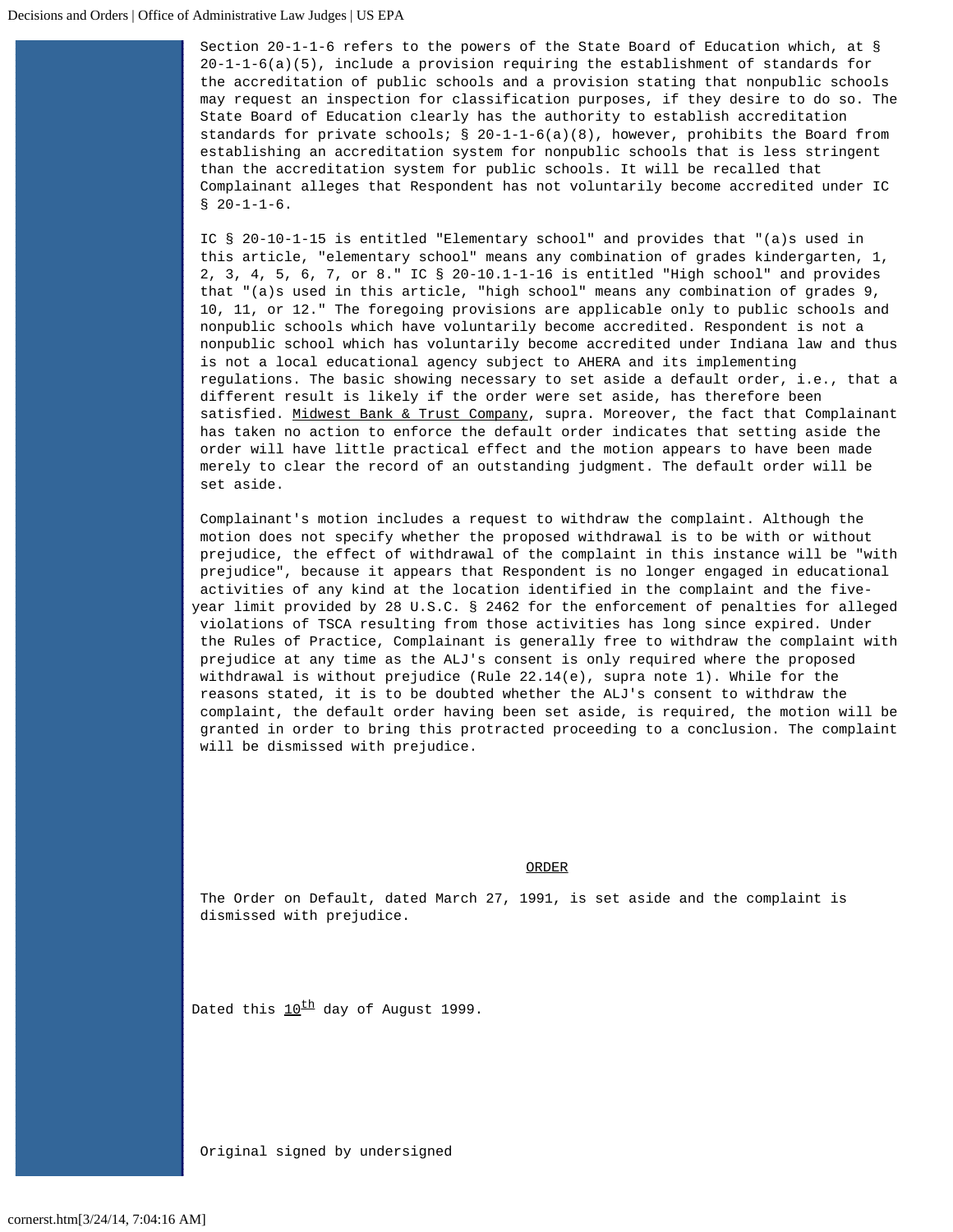Spencer T. Nissen Administrative Law Judge

 $\overline{\phantom{a}}$  , and the contract of the contract of the contract of  $\overline{\phantom{a}}$ 

<span id="page-5-0"></span>1. Rule 22.17(d) provides that "(f)or good cause shown, the Regional Administrator or the Presiding Officer, as appropriate, may set aside a default order." Rule 22.14(e) provides in part: "....after the filing of an answer, the complainant may withdraw the complaint, or any part thereof, without prejudice, only upon motion granted by the Presiding Officer or Regional Administrator, as appropriate."

<span id="page-5-1"></span>2. Title II of TSCA, commonly referred to as the Asbestos Hazard Emergency Response Act ("AHERA"), 15 U.S.C. §§ 2642 et seq., was enacted for the purpose of protecting America's school children and school employees from serious health risks which may result from exposure to asbestos. AHERA requires, inter alia, that local education agencies (LEA) develop asbestos management plans for the identification and abatement of hazardous asbestos-containing material in school buildings. 15 U.S.C .§ 2643(i); 40 C.F.R. § 763.93.

<span id="page-5-2"></span>3. Section 202(7) of the Act is entitled "Local educational agency" and provides that "(t)he term "local educational agency" means-

(A) any local educational agency as defined in section 8801 of Title 20,

(B) the owner of any private, nonprofit elementary or secondary school building, and

(C) the governing authority of any school operated under the defense dependents' education system provided for under the Defense Dependents' Education Act of 1978 (20 U.S.C. 921 et seq.)."

<span id="page-5-3"></span>4. Unless otherwise noted, findings herein are based on the order on default, the ALJ's file in the matter having been long since been discarded.

<span id="page-5-4"></span>5. TSCA § 202(13) is entitled "School building" and provides in pertinent part: "The term 'school building' means (A) any structure, suitable for use as a classroom, including a school facility such as a laboratory, library, school eating facility, or facility used for the preparation of food,.....(C) any other facility used for the instruction of students, or for the administration of educational or research programs, and......." The regulation, 40 C.F.R. § 763.83, repeats and expands this definition, including, for example, facilities for the "housing of students" within its scope.

<span id="page-5-5"></span>6. TSCA § 15, 15 U.S.C. § 2614, provides in pertinent part that it shall be unlawful for any person to "(1) fail or refuse to comply with....(D) any requirement of subchapter II of this chapter [Asbestos Hazard Emergency Response] or any rule promulgated or order issued under subchapter II of this chapter;...."

<span id="page-5-6"></span>7. Section 8801(14) of Title 20, 20 USCS § 8801(14), provides that: "The term 'elementary school' means a nonprofit institutional day or residential school, including a public elementary charter school, that provides elementary education, as determined under State law." Section 8801(25), 20 USCS § 8801(25) provides that: "The term 'secondary school' means a nonprofit institutional day or residential school, including a public secondary charter school, that provides secondary education as determined under State law, except that such term does not include any education beyond grade 12."

<span id="page-5-7"></span>8. Enforcement options include referral of the matter to the Attorney General in accordance with TSCA § 16(a)(4) for the institution of an action to recover the